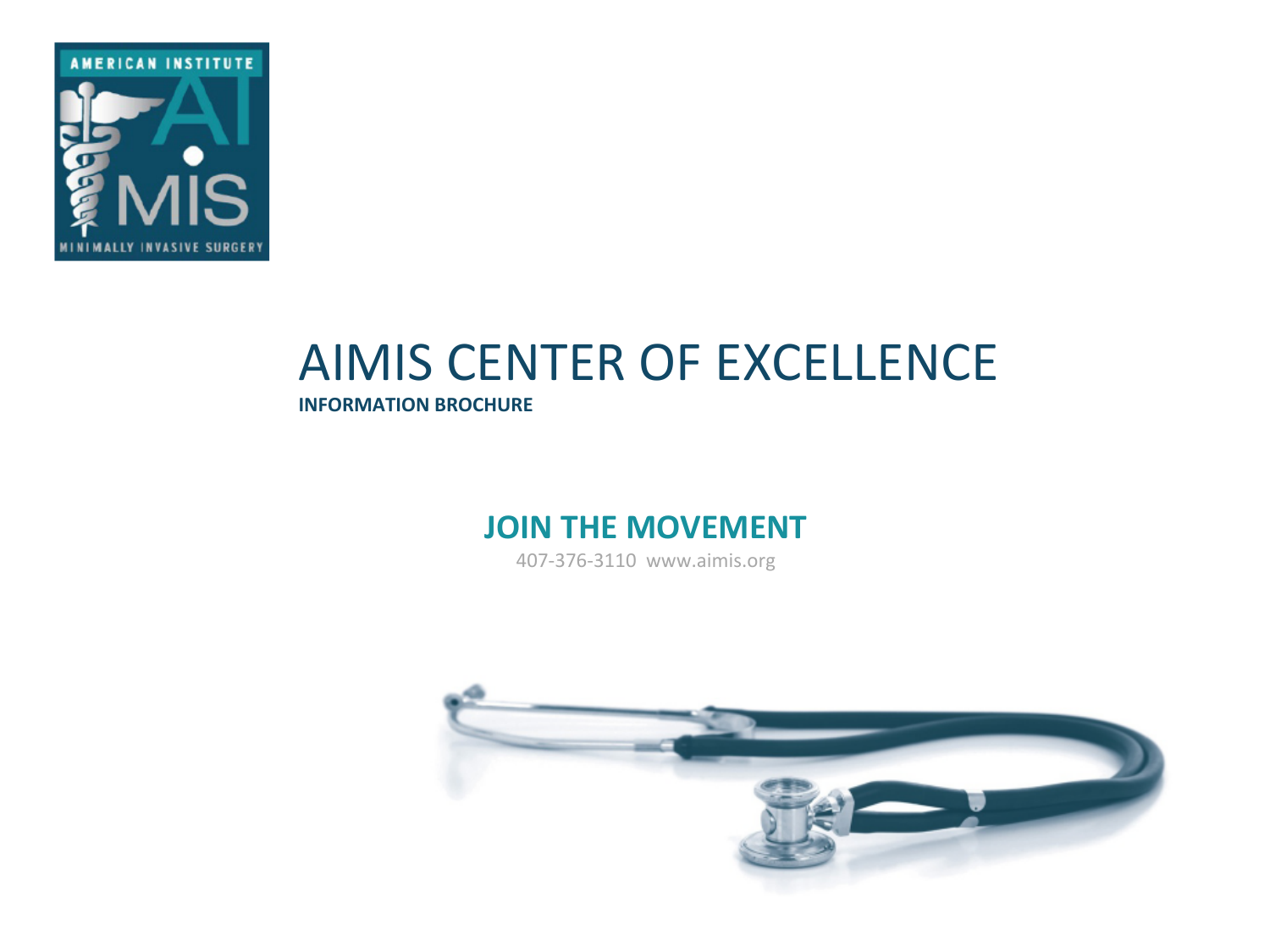### **ABOUT AIMIS**



#### • **MISSION STATEMENT**

To develop and designate affiliates and centers of excellence dedicated to minimally invasive procedures that safely benefit patients while reducing healthcare costs.

• **BACKGROUND** 

AIMIS was founded in 2008 and at that time it was the only premier institution that recognized hospitals and surgery centers as Gynecology **Centers of Excellence. Since its inception, AIMIS has designated** numerous institutions throughout the United States that have completed the rigorous steps to become accredited as an AIMIS COE. AIMIS is currently represented in 39 states and soon AIMIS will also be represented in Latin America. Founded with a strong focus on GYN surgeries, AIMIS has now begun its expansion into General Surgery, **Urology and Orthopedics.**

#### **• AIMIS HISTORY**

Founded in 2008 by Dr. Steven McCarus, a minimally invasive pioneer, and longtime medical industry expert Christopher A. Guinn, and later joined by former NASA astronaut and flight surgeon Dr. Bernard Harris, AIMIS was designed as an educational organization for promoting and teaching forward-thinking physicians advanced minimally invasive surgical techniques.

Today Dr. McCarus, serves as the CEO, and together they continue to grow the organization with members and centers of excellence (COE's) across the nation.

Partnerships with corporations, insurance providers, and patient advocates further the institute's standing as an organization dedicated to pioneering procedures with greater safety, efficacy and efficiency.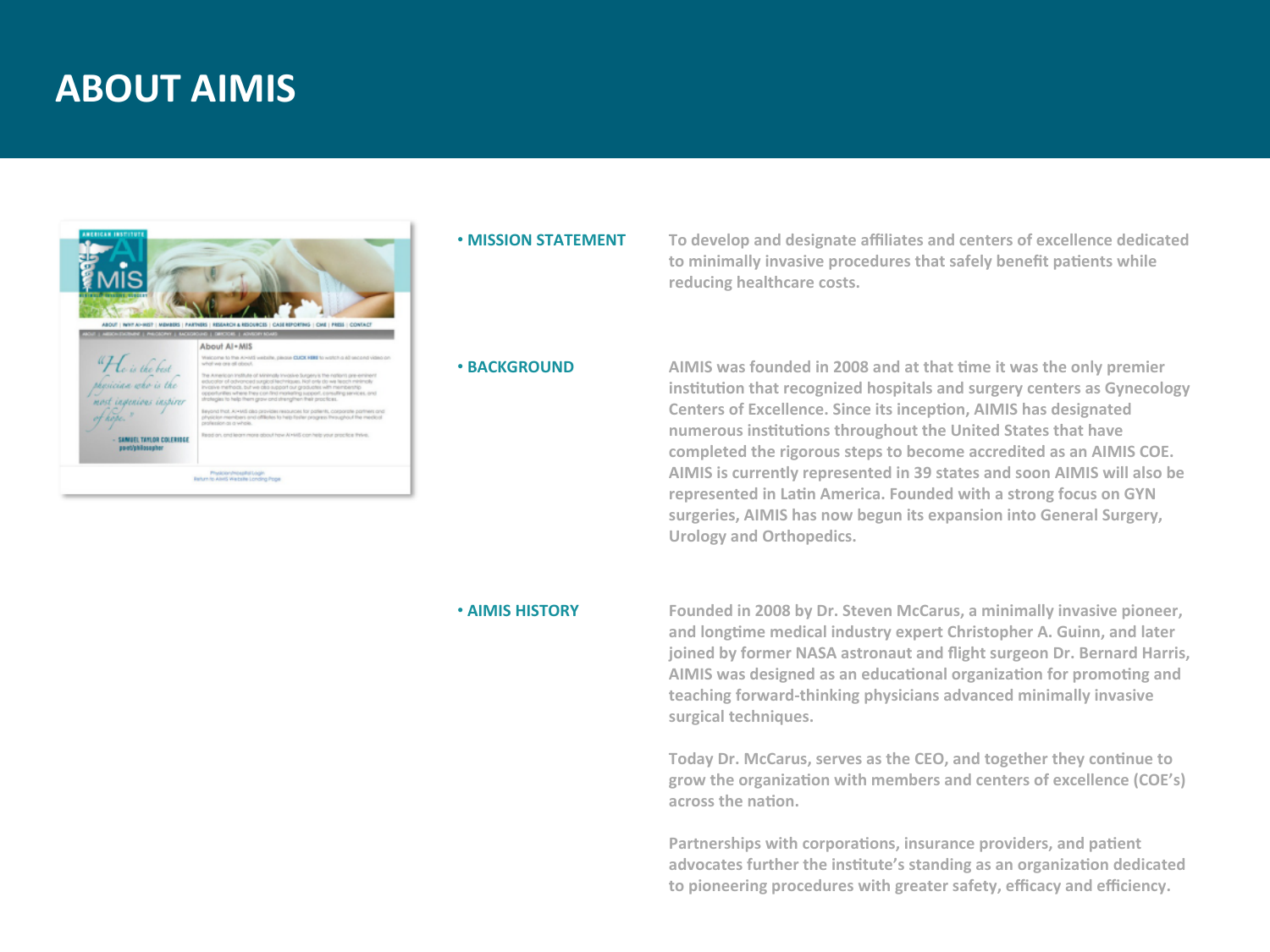### **ABOUT AIMIS**



#### • **PHILOSOPHY**

It is the philosophy of AIMIS that the foundations of better care, greater safety and increased efficacy that are inherent to minimally invasive surgery should be carried out through every facet of medicine.

This is a discipline that touches our patients' lives in many ways, from their health to their finances, which means better care takes a broader perspective.

By establishing partnerships with companies and individuals from a wide range of disciplines within medicine, including insurance professionals, physicians, administrators and executives, we help ensure an approach that is as broad as the challenges we face.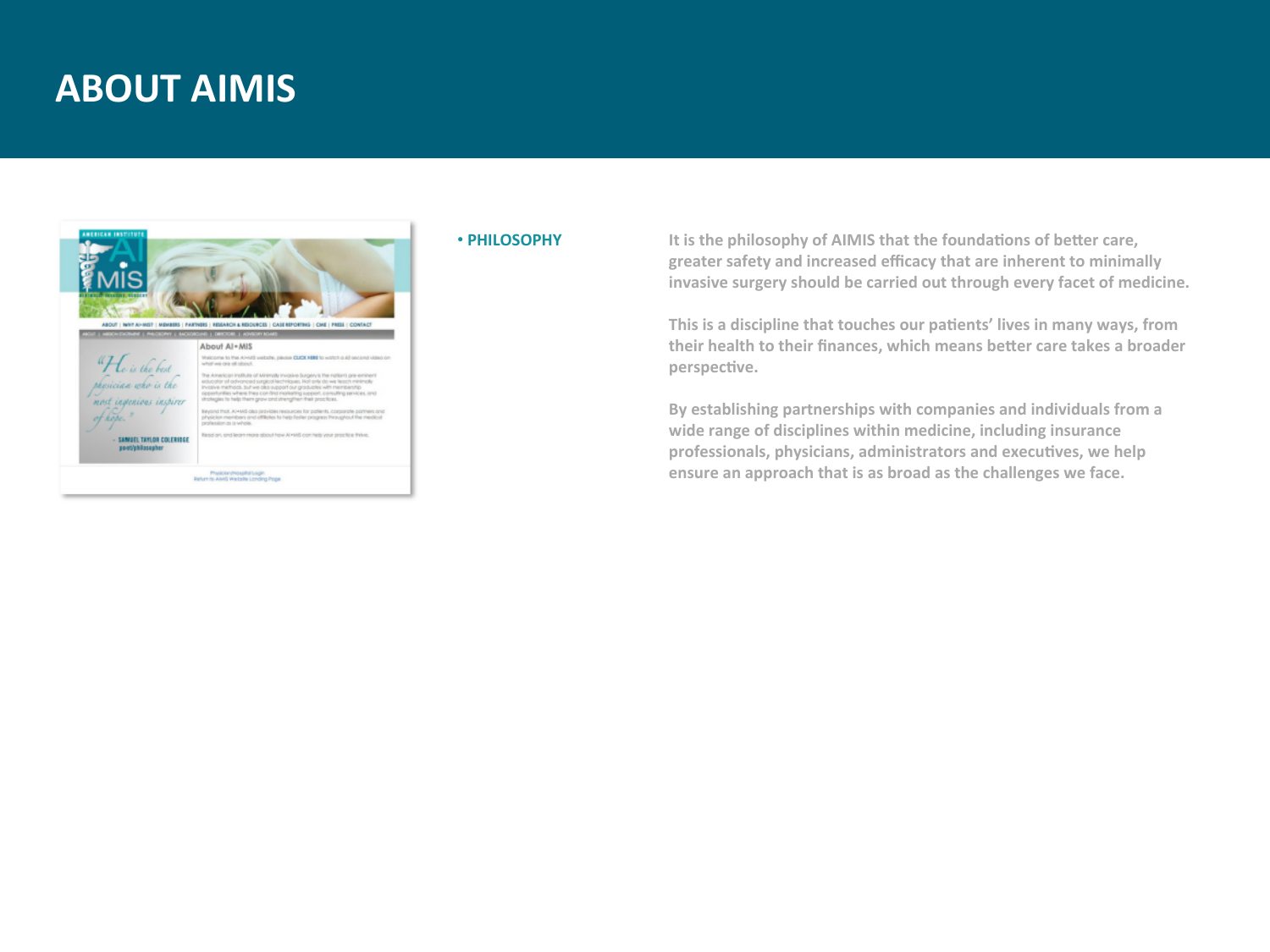## **WHY BECOME AN AIMIS COE**



**Only the finest medical facilities are designated as AIMIS Centers of Excellence (COE). Earning this distinction** means they have not only met our stringent standards, but they have also dedicated themselves to advanced education for minimally invasive procedures. The AIMIS Centers of Excellence is hallmarked by three C's, **Comprehensive, Collaboration and Community-focus:** 

#### • **COMPREHENSIVE**

• **COLLABORATION** 

As an AIMIS COE, you will be part of the world's most comprehensive and systematic minimally invasive organization in the nation, whose sphere of **influence encompasses not only surgical teams, but also insurance** providers, healthcare policy advocates, medical device manufacturers and most importantly, the patients themselves.

AIMIS Centers of Excellence partner with the nation's foremost surgeons and promote best practices throughout the entire industry. Extensive data collection and reporting of patient outcomes across our professional network enables our COE's to measure success, improve care and better shape healthcare for patients and the nation.

#### • **COMMUNITY FOCUS**

As a recognized affiliate of AIMIS, your hospital will inspire renewed confidence not only in the medical community of surgeons who practice there, but in the large community of patients they serve.

#### **AIMIS COE and the Affordable Healthcare Act**

Under the new Healthcare policy government and payers are looking for Hospitals and institutions that have gone above and beyond to be trained and accredited by third party organizations like AIMIS. As government makes decisions on how to reimburse 30% of how they assess the hospital will be on patient satisfaction AIMIS provides the standards as well as the insignia to the patient that will drive satisfaction. AIMIS COEs enjoy the opportunity to drive patient populations to their hospitals, if they take full advantage of the marketing tools available to them, through advertising, social media like Youtube, and community outreach communications.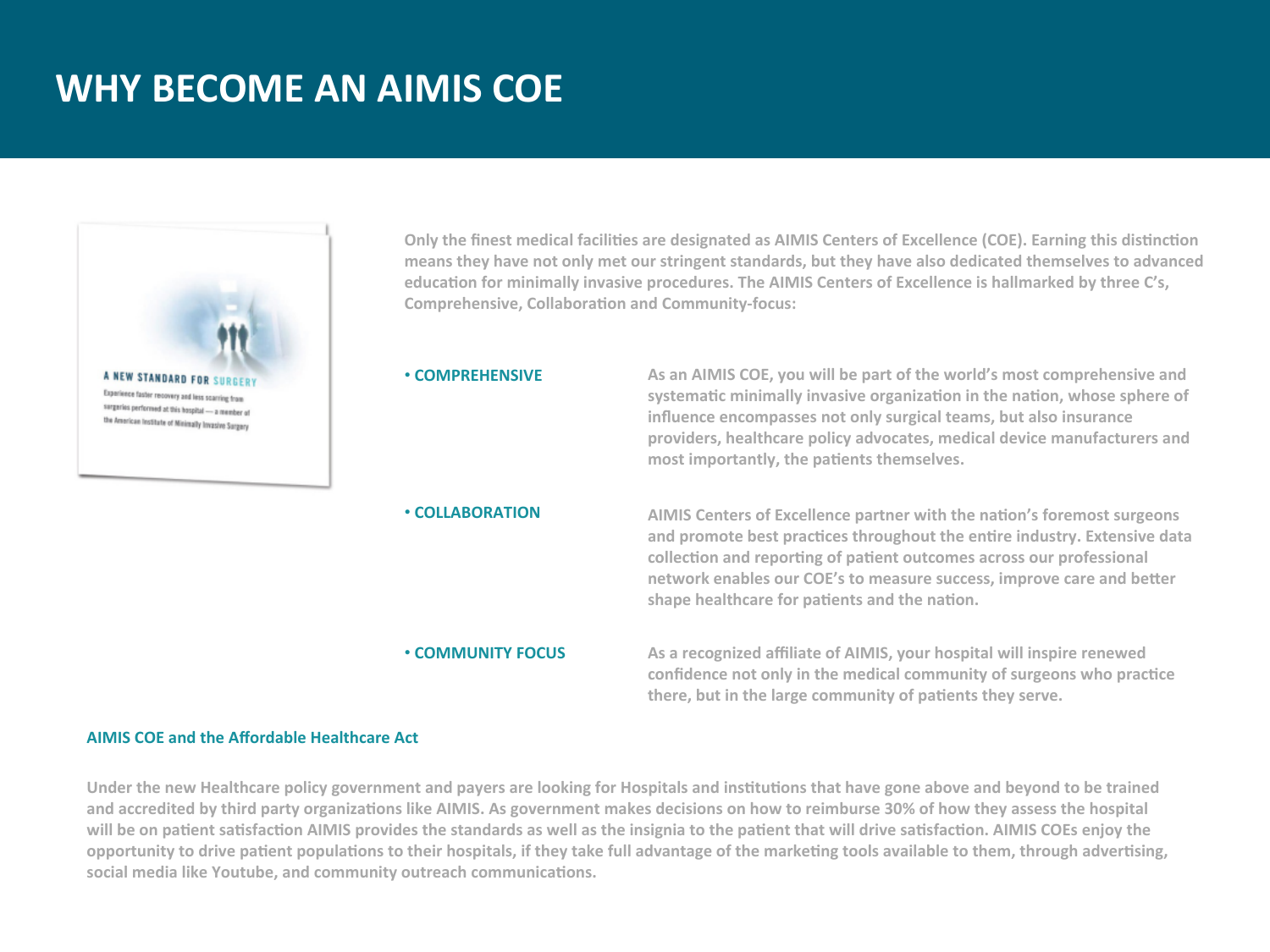## **BENEFITS OF BEING AN AIMIS COE**



- Increase in patient surgical volume with AIMIS "Partner Program"
- **Facility and Physician Recognition**
- **Clinical Education and Training**
- **Patient Awareness**
- **Increased Competency in MIS**
- **Improved Safety**
- **• Expert Surgeon Support**
- **Data Collection**
- **Overall Lower Procedural Costs**
- **Comprehensive Marketing Opportunities**
- **•** Accreditation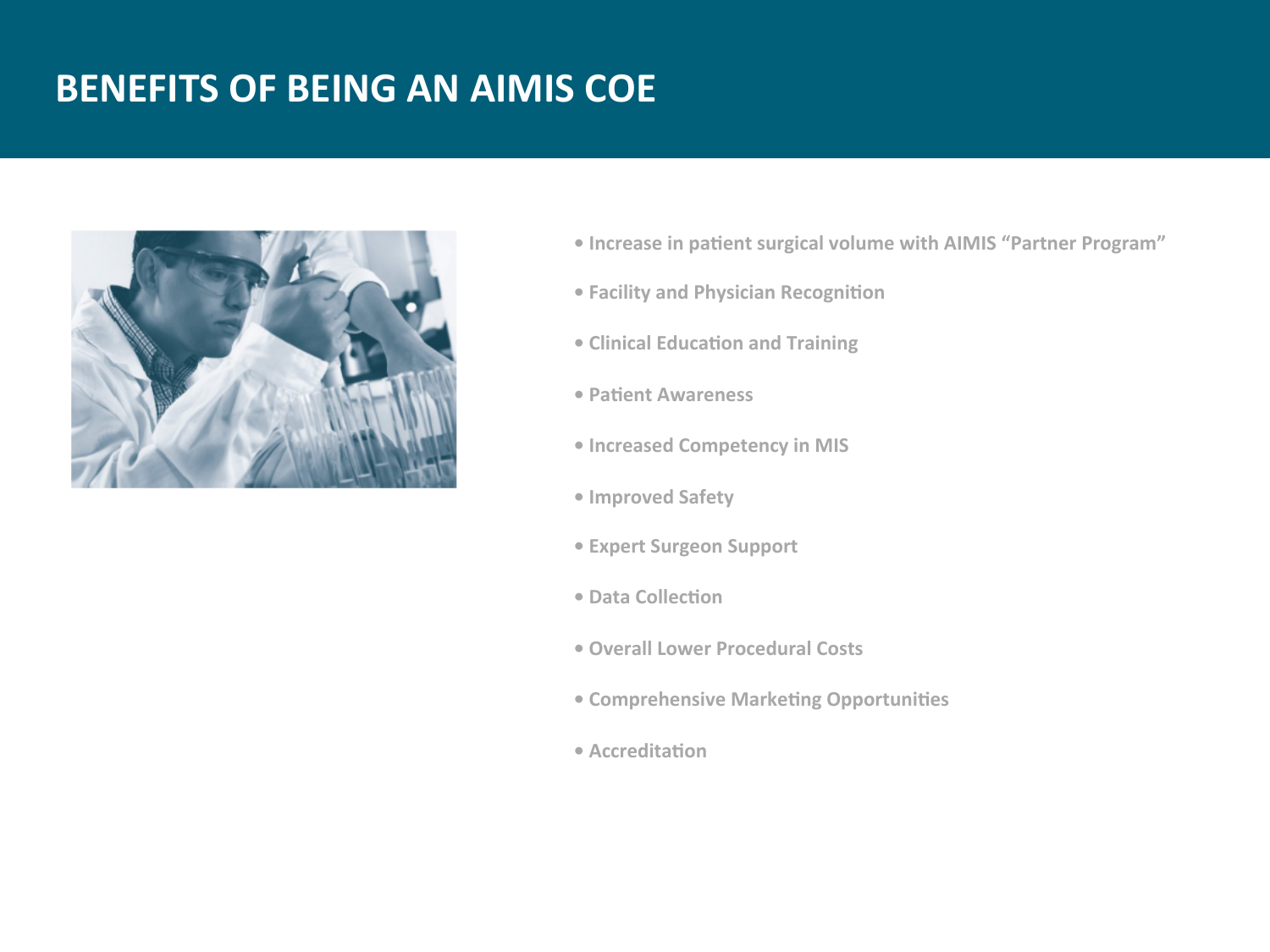### **TYPES OF COES**



**There are 3 Hospital Member Types:** 

• **COE (Center of Excellence)** 

**Once a hospital (or surgical center) has completed and meets** the AIMIS criteria, they will be recognized by AIMIS as a Center of Excellence. The COE will be recognized within the AIMIS **Specialty Provider Network as well as enjoy complete access to** all of the benefits that AIMIS has to offer.

#### **•ACOE** (Academic Center of Excellence)

In addition to enjoying all the benefits of an AIMIS COE, these centers are recognized for providing surgical training, technology development and research activities. Both academic and professional education is conducted at these **hospitals.**

#### • **Hospital Affiliate**

Hospitals at this membership level have committed themselves as well as their departments to provide and advance their MIP and MIS surgical skills for their patients. The hospital enjoys complete access to all of the benefits of AIMIS.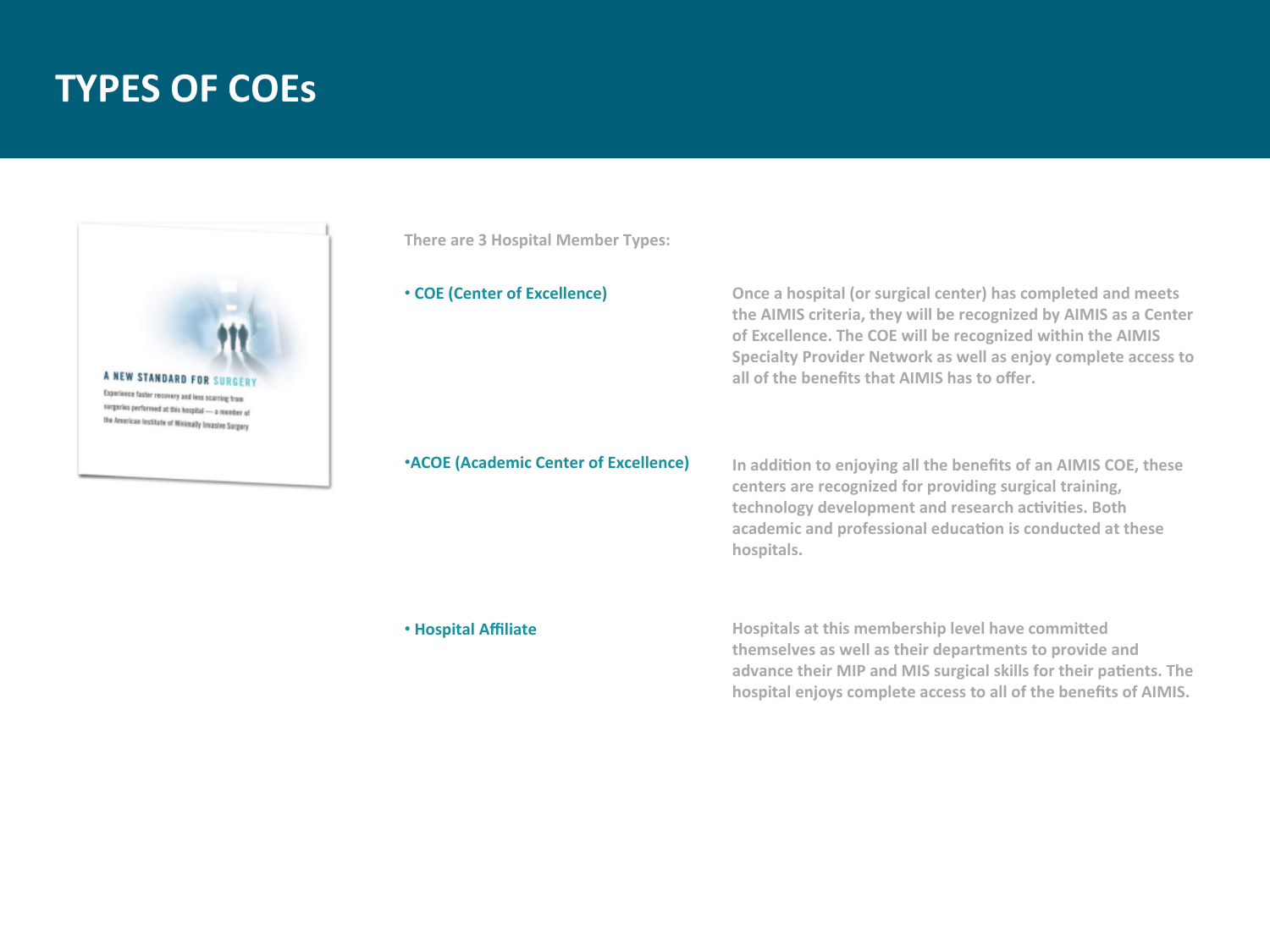## **HOW IT WORKS-5 STEPS**

#### **1. Join As An Affiliated Hospital of AIMIS**

This can be accomplished by completing the initial application found on our website, www.aimis.org or sending the completed initial application (data collection to be sent once completed) and check payable to AIMIS at 13506 Summerport Village Pkwy., Box 253, Windermere, FL 34786. The annual fee is \$7500, which includes the application and site visit process. Please detail the number of physicians affiliated with your OB/GYN, Gen Surgeons, Urologists Department and facility for our records.

#### **2. Complete Data Collection**

Procedure volumes, conversions, readmits (including first admits for 23 hour stays, this is due to the fact that same day surgeries are not initially admitted) and complications are reviewed. On page five of the application, AIMIS looks at a 24-month view of procedure volumes to show % MIS adoption (please use "performed per year" - 2013) view. This is done to show a reference on when your department embraced minimally invasive techniques. For the complication data sheet, AIMIS looks at complications, readmissions and outcomes (complication worksheet, please use 2013 data).

#### **3. Clinical Review**

**Once data has been received, there is a 2 week review process.** 

#### **4. Review/Award**

A clinical summary is given reviewing current department results and finding of data review. If criteria are met, we announce Center of Excellence status.

#### **5. Site Visit**

Dr. Robert Barnett, our Medical Director for Centers of Excellence, or a Clinical Advisory Board Member will visit your facility to observe and share best practices. This is also when AIMIS reviews your data summary. Once established as a Center of Excellence, AIMIS will perform annual updates of data collection on both physicians and medical facility.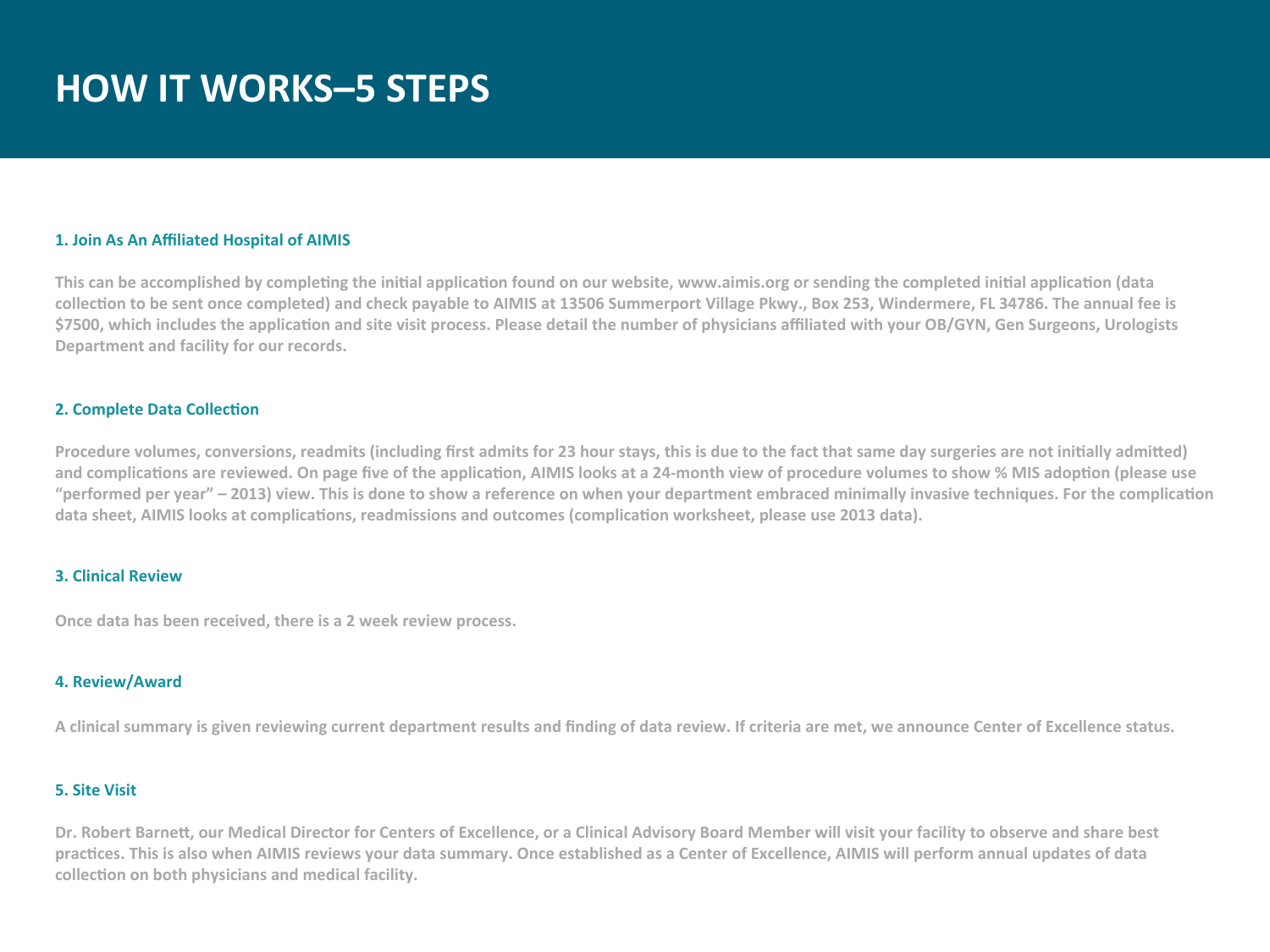## **BECOME AN AIMIS COE**



**AIMIS World Headquarters** 

#### **JOIN THE MOVEMENT**

#### **JOIN TODAY**

| <b>PHONE</b>   | 407-376-3110                                                    |
|----------------|-----------------------------------------------------------------|
| <b>ADDRESS</b> | 13506 Summerport Village Pkwy., Box 253<br>Windermere, FL 34786 |

WEBSITE **WWW.aimis.org**